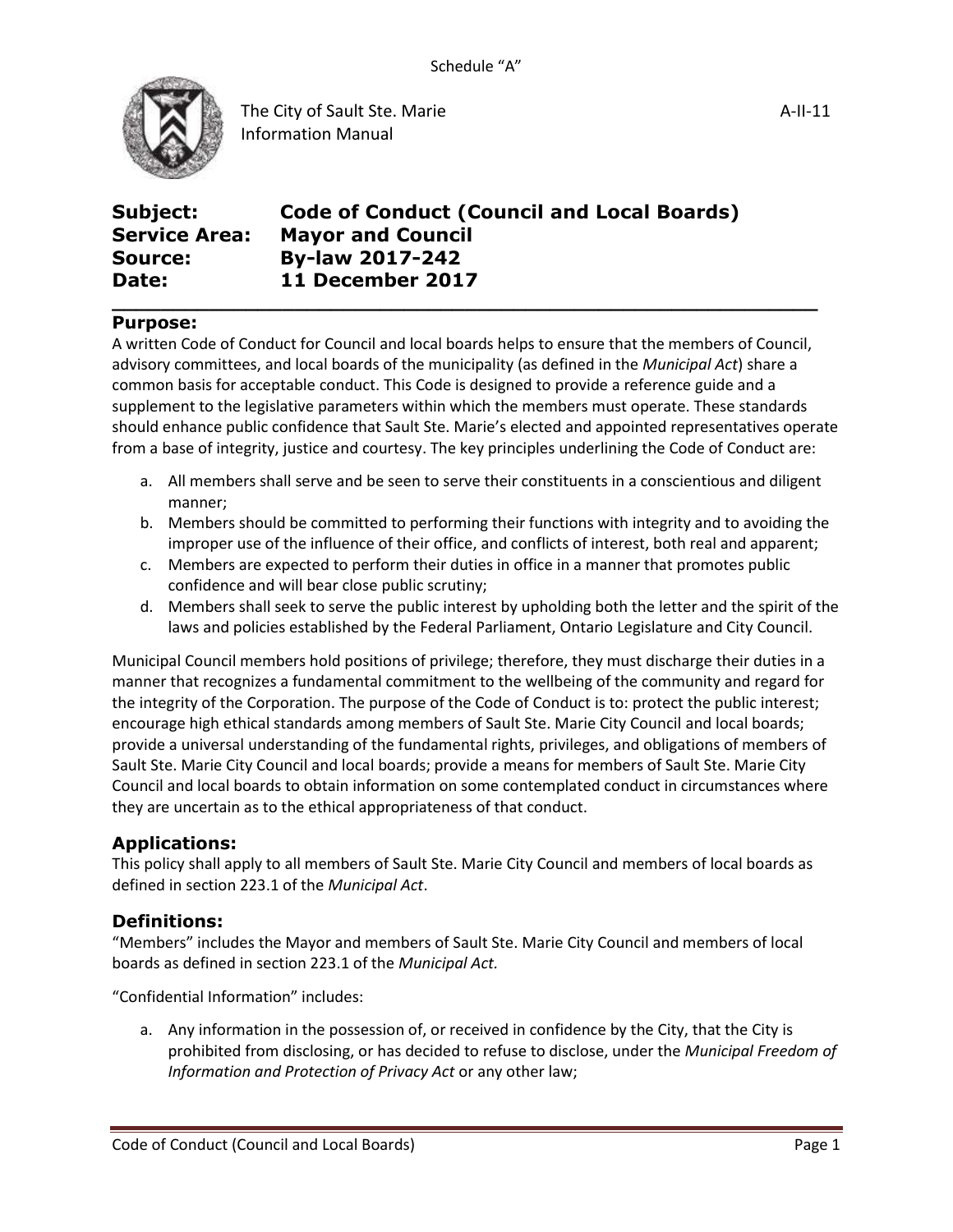

- b. Information of a corporate, commercial, scientific or technical nature received in confidence from third parties (personal information; information that is subject to solicitor-client privilege; information that concerns any confidential matters pertaining to personnel, labour relations, litigation, property acquisition, security of property of the municipality; any other information lawfully determined by the Council or the local board to be confidential or required to remain or be kept confidential by legislation or order;
- c. A matter, the substance of a matter, and information pertaining to a matter, that has been debated or discussed at a meeting closed to the public, unless the matter is subsequently discussed in open Council or it is authorized to be released by Council/local board or otherwise by law;
- d. Reports of consultants, draft documents and internal communications which, if disclosed, may prejudice the reputation of the City, its officers and employees, or its effective operation;
- e. Information concerning litigation, negotiation or personnel matters;
- f. Information the publication of which may infringe on the rights of any person (eg. source of a complaint where the identity of a complainant is given in confidence)

"Integrity Commissioner" means the person appointed by by-law in accordance with section 223.3 of the *Municipal Act, 2001* and who is responsible for performing in an independent manner the functions assigned by the municipality with respect to the application of the Code of Conduct for members of Council and local boards.

#### **Gifts and Benefits:**

No member shall accept a fee, advance, gift or personal benefit that is connected directly or indirectly with the performance of his / her duties of office, unless permitted by the exceptions listed below. For these purposes, a fee or advance paid to, or a gift or benefit provided with the member's knowledge to, a member's spouse, child or parent or to a member's staff that is connected directly or indirectly to the performance of the member's duties is deemed to be a gift to that member. The following are recognized as exceptions:

- a. compensation authorized by by-law;
- b. such gifts or benefits that normally accompany the responsibilities of office and are received as an incident of protocol or social obligation;
- c. a political contribution otherwise reported by law;
- d. services provided without compensation by persons volunteering their time;
- e. a suitable memento of a function honouring the member;
- f. food, lodging, transportation and entertainment provided by provincial, regional and local governments or political subdivisions of them, by the Federal government or by a foreign country;
- g. food and beverages consumed at banquets, receptions or similar events, if:
	- o attendance is in keeping with his or her representative role; and
	- o the value is reasonable; and
	- o attendance at events sponsored by the same entity is infrequent.
- h. communication to the offices of a member, including subscriptions to newspapers and periodicals.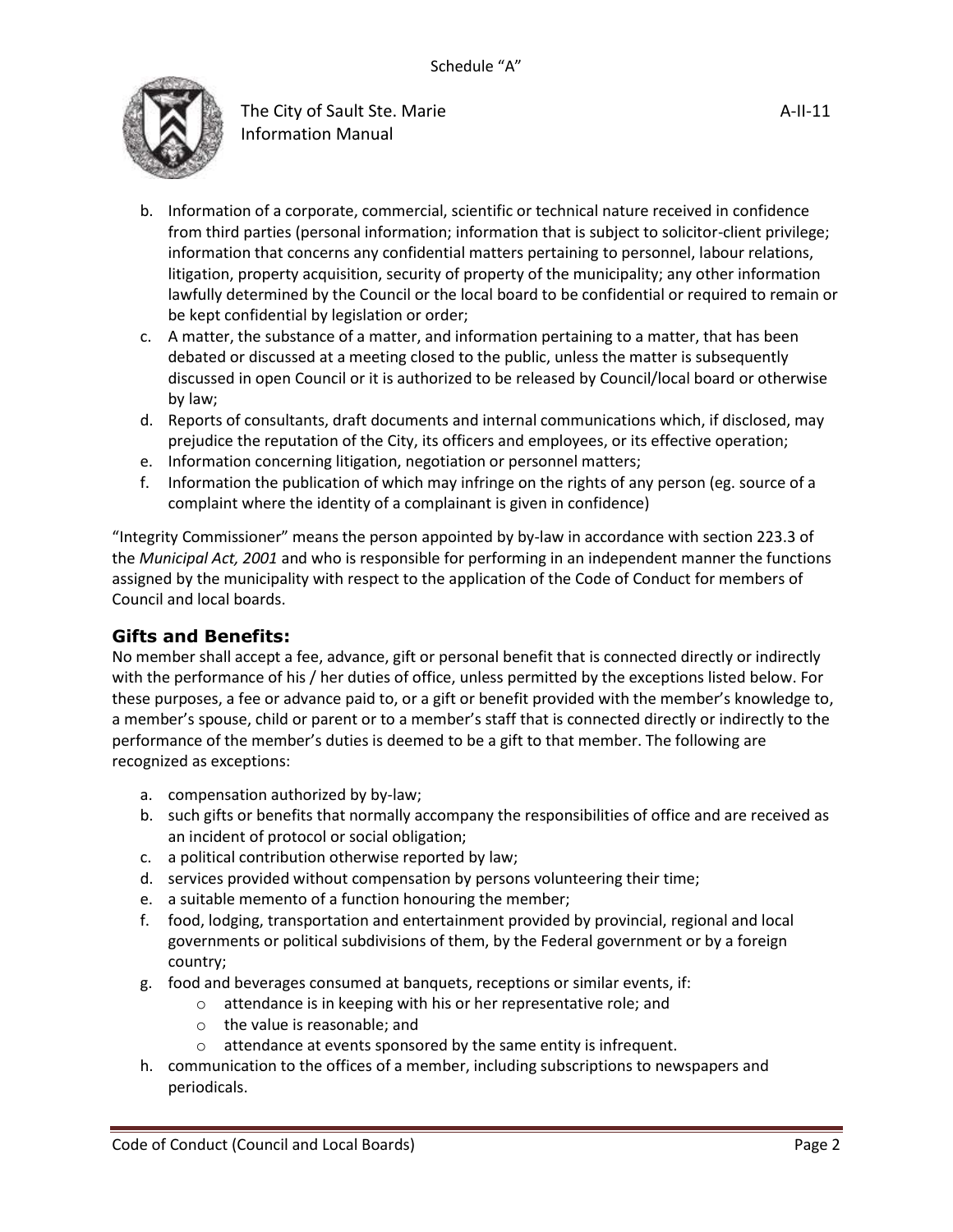

In the case of categories (b) (e) (f) (g) and (h), if the value of the gift or benefit exceeds \$300, or if the total value received from any one source during the course of a calendar year exceeds \$300, the member shall within 30 days of receipt of the gift or reaching the annual limit, file a disclosure statement with the City Clerk. The disclosure statement must indicate:

- a. the nature of the gift or benefit;
- b. its source and date of receipt;
- c. the circumstances under which it was given or received;
- d. its estimated value;
- e. what the recipient intends to do with the gift; and,
- f. whether any gift will at any point be left with the City.

Disclosure statements will be a matter of public record.

Except in the case of category (f), a member may not accept a gift or benefit worth in excess of \$500 or gifts or benefits from one source during a calendar year worth in excess of \$500. No member shall seek or obtain by reason of his / her office any personal privilege or advantage with respect to City services not otherwise available to the general public and not consequent to his or her official duties.

# **Confidentiality**

No member shall disclose, release, or publish by any means to any person or to the public any confidential information acquired by virtue of his or her office in any form, except when required or authorized by Council or otherwise by law to do so. No member shall use confidential information for personal or private gain or benefit, or for the personal or private gain or benefit of any other person or body.

### **Use of City Property**

No member shall, for personal purposes or profit, permit the use of any City property, equipment, services, or supplies other than for purposes connected with:

- a. the discharge of City duties; or
- b. associated community activities of which Council has been advised

unless such use is permitted by one of the following exceptions:

- a. reasonable and incidental personal use of office space, equipment such as computers, fax machines, cell phones, etc., where the City incurs no additional costs relating to such use, and the use is of limited duration and frequency.
- b. use of City property and facilities where such use is universally known to be available to other residents upon request and on equal terms.

No member shall obtain financial gain from the use of City-developed intellectual property, computer programs, technological innovations or other patentable items, while an elected official or thereafter. All such property remains the exclusive property of the City of Sault Ste. Marie.

No member shall use information gained in the execution of his or her duties that is not available to the general public for any purposes other than his or her official duties.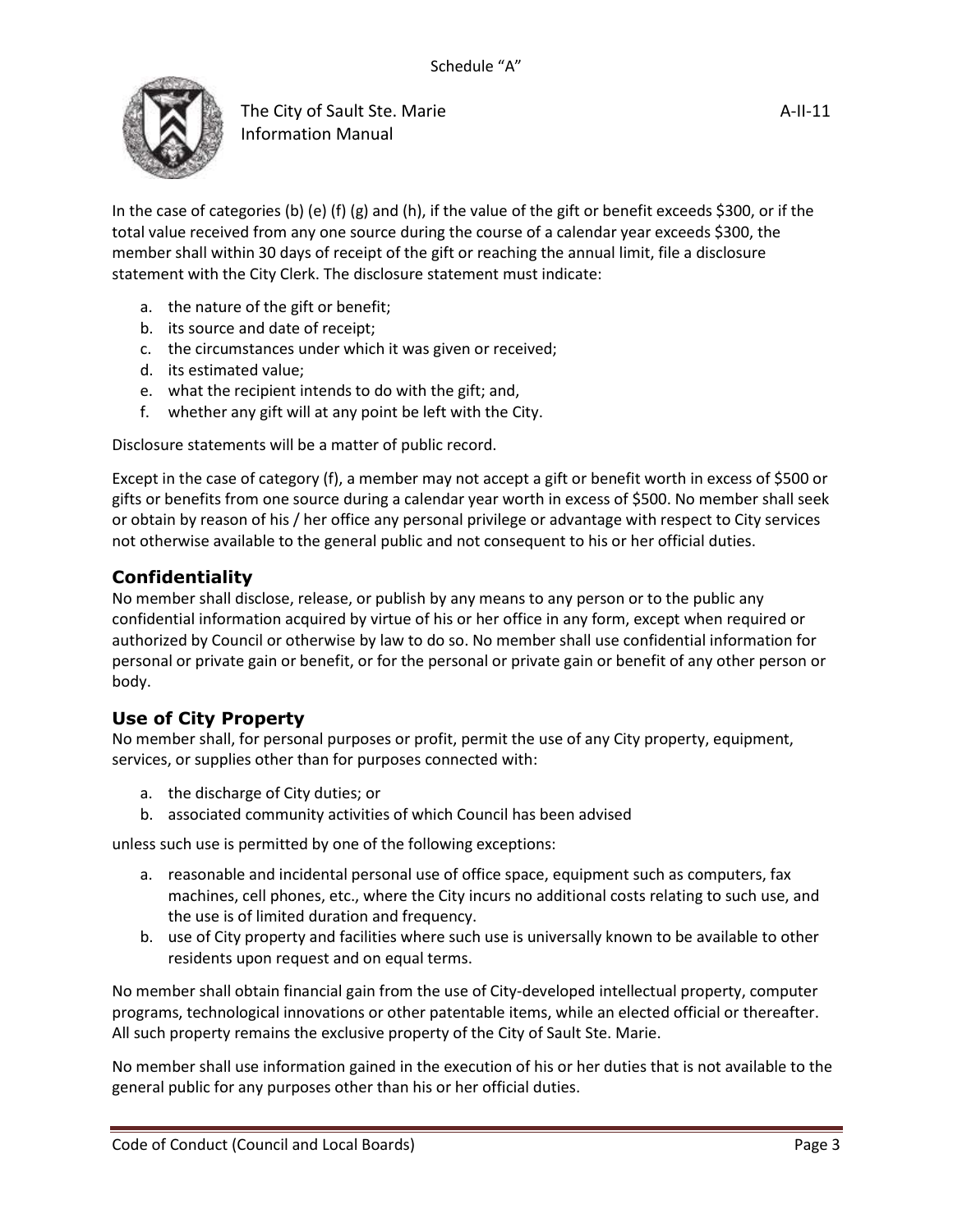

# **Work of a Political or Personal Nature**

Members are required to follow the provisions of the *Municipal Elections Act, 1996*. No member shall use the facilities, equipment, supplies, services or other resources of the City (including Councillor newsletters and websites linked through the City's website) for any election campaign or campaignrelated activities. No member shall undertake campaign-related activities in any City facility for the purpose of seeking the support of City employees working in that facility. No member shall use the services of persons for his or her election campaign purposes during the working hours for which those persons receive compensation from the City.

No member shall use City facilities, services or property for his or her personal or business use.

No member shall use the services of persons for his or her personal or personal business use during the working hours for which those persons receive compensation from the City.

### **Conduct Respecting Current and Prospective Employment**

No member shall allow the prospect of his / her future employment by a person or entity to detrimentally affect the performance of his / her duties to the City.

#### **Business Relations**

No member shall act as a paid agent before Council, its committees, or an agency, board or commission of the City. A member shall not refer a third party to a person, partnership, or corporation in exchange for payment or other personal benefit.

#### **Conduct**

As a representative of the City, every member has the duty and responsibility to treat members of the public, one another and staff appropriately and without abuse, bullying or intimidation, and to ensure that the municipal work environment is free from discrimination and harassment. A member shall not use indecent, abusive, or insulting words or expressions toward any other member, any member of staff or any member of the public. A member shall not speak or communicate in a manner that is discriminatory to any individual based on that person's race ancestry, place of origin, creed, gender, sexual orientation, age colour, marital status or disability.

#### **Influence on Staff**

Only Council as a whole has the authority to approve budget, policy, committee processes and other such matters. Members shall be respectful of the fact that staff work for the City as a body corporate and are charged with making recommendations that reflect their professional expertise and corporate perspective, without undue influence from any individual member or group of members. Accordingly, no member shall maliciously or falsely injure the professional or ethical reputation, or the prospects or practice of staff, and all members shall show respect for the professional capacities of City staff.

Council directs the business of the City and passes by-laws or resolutions, as appropriate, for decisions adopted by Council. Council has delegated responsibility to the Chief Administrative Officer (CAO) for the administration of the affairs of the City in accordance with decisions adopted by Council. This means that under the direction of the CAO, staff have the responsibility and the authority to provide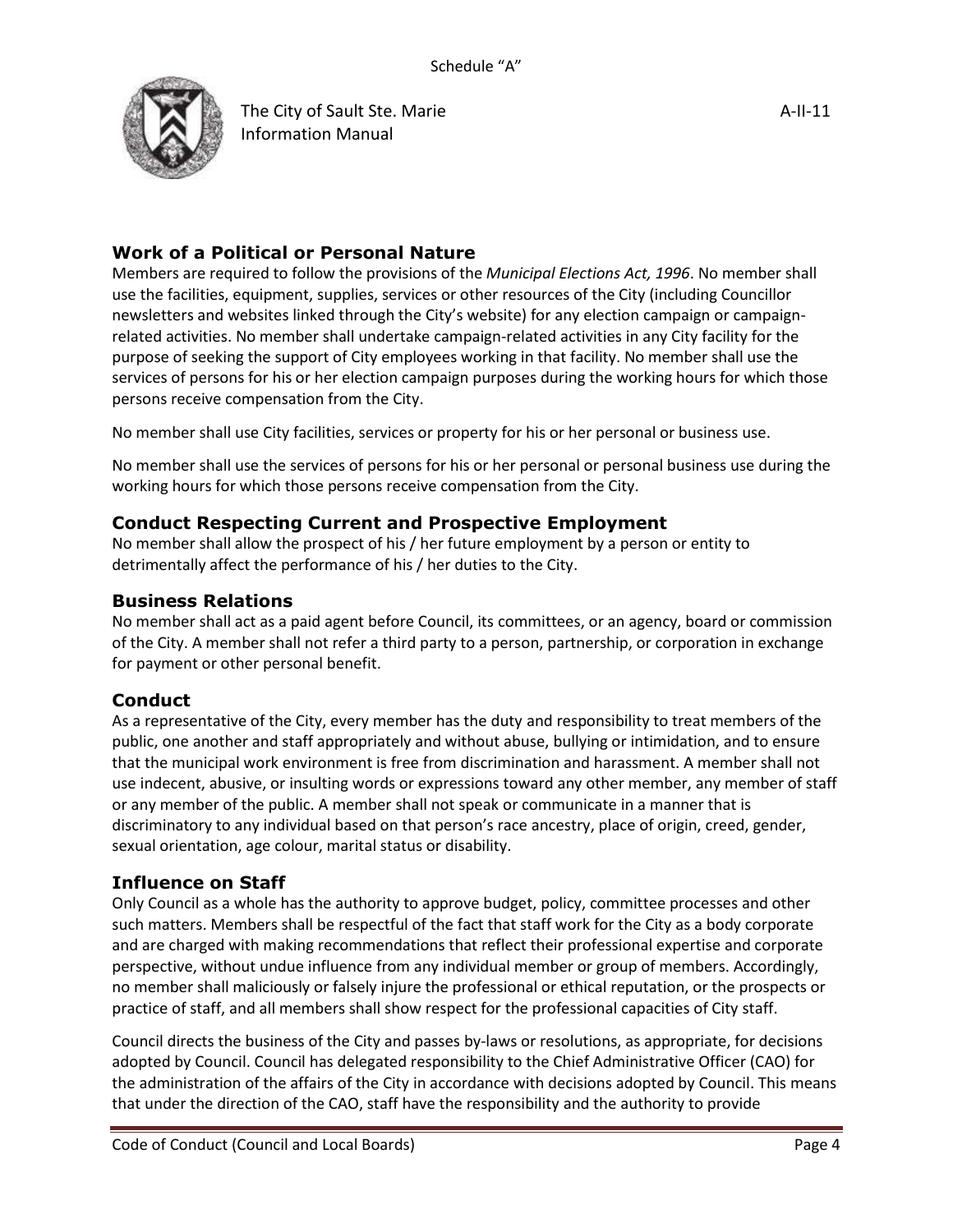

consultation, advice and direction to Council and to implement Council approved policy. Accordingly, staff establish the appropriate administrative policies, systems, structures and internal controls to implement the goals and objectives of Council, and manage implementation within the resources at their disposal. Council should expect a high quality of advice from staff based on political neutrality and objectivity irrespective of party politics, the loyalties of persons in power, or their personal opinions. No member shall compel any staff member to engage in activities that are contrary to the directions of Council or the policies of the municipality.

No member shall compel staff to engage in partisan political activities or be subjected to threats or discrimination for refusing to engage in such activities; nor shall any member use, or attempt to use, their authority or influence for the purpose of intimidating, threatening, coercing, commanding, or influencing any staff member with the intent of interfering with that person's duties, including the duty to disclose improper activity.

### **Improper Use of Influence**

No member of Council shall use the influence of her or his office for any purpose other than for the exercise of her or his official duties.

Examples of prohibited conduct are the use of one's status as a member of Council to improperly influence the decision of another person to the private advantage of oneself, or one's immediate relatives, staff members, friends, or associates, business or otherwise. This would include attempts to secure preferential treatment beyond activities in which members normally engage on behalf of their constituents as part of their official duties. Also prohibited is the holding out of the prospect or promise of future advantage through a member's supposed influence within Council in return for present actions or inaction.

For the purposes of this provision "private advantage" does not include a matter:

- a. that is of general application;
- b. that affects a member of Council, his / her immediate relatives, staff members, friends, or associates, business or otherwise as one of a broad class of persons; or
- c. that concerns the remuneration or benefits of a member of Council.

Members should not advocate on behalf of any person at a hearing of an adjudicative board and should not contact any member of such a board regarding any application before it.

# **Complaints Alleging Violation of This Code**

Where an elector or a person acting demonstrably in the public interest has reasonable grounds to believe that a member has breached this Code, a complaint may be submitted to the Clerk's Department in the prescribed form which will be forwarded to the City's Integrity Commissioner who will process it in accordance with the Complaint Protocol attached hereto as Appendix "A".

Appendix "A" – Complaint Protocol Appendix "B" – Request for Investigation Appendix "C" – Request for Advice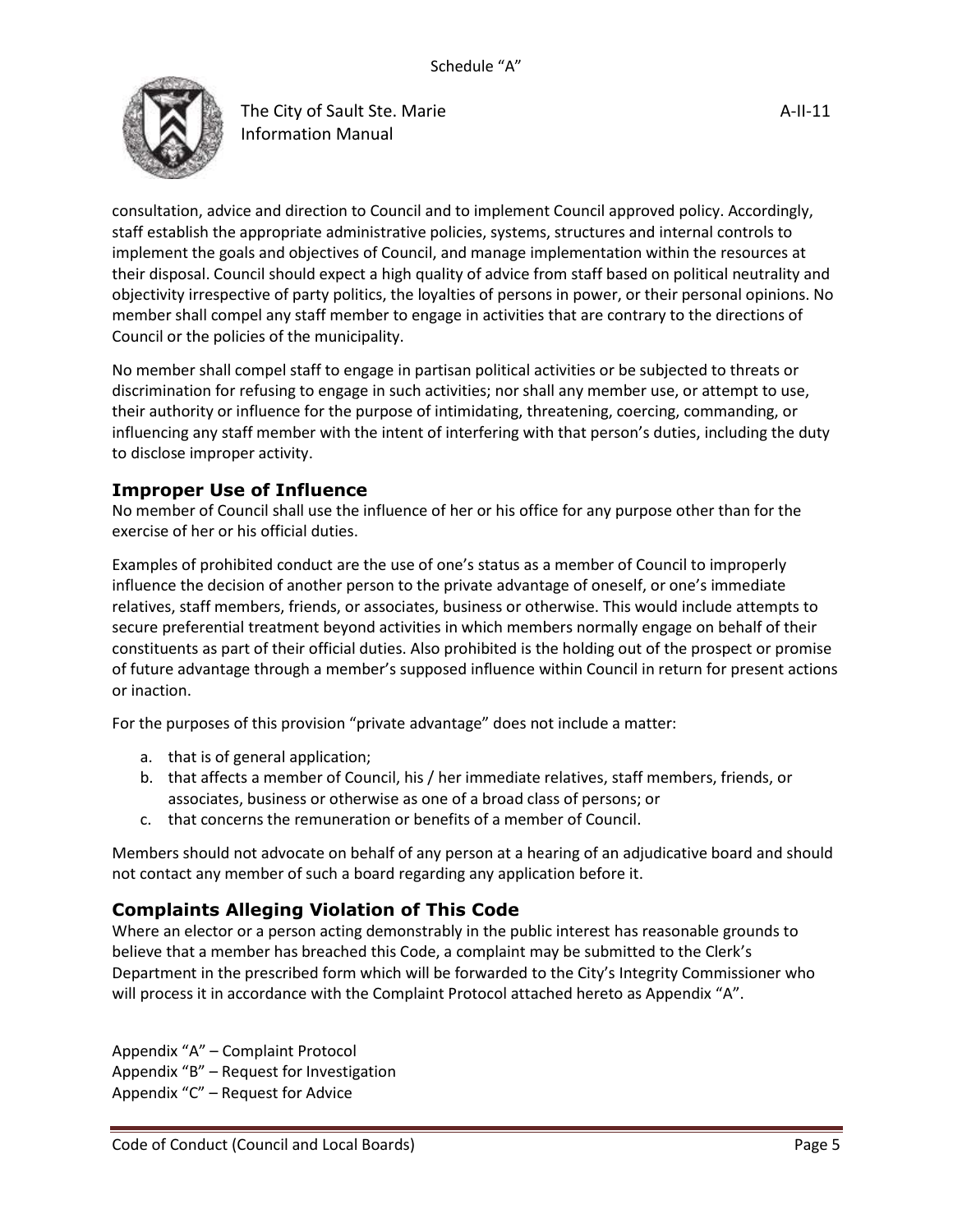# **Complaint Protocol for Code of Conduct (Council and Local Boards)**

# **Application:**

This process applies to members of Sault Ste. Marie City Council and its local boards as defined in section 223.1 of the *Municipal Act* (members).

# **Integrity Commissioner**

The City of Sault Ste. Marie Integrity Commissioner shall be responsible for the provision of services as established by Council which will include the following:

- 1. To provide written and oral advice to members and City staff concerning the interpretation of and compliance with the Code of Conduct for Council and Local Boards governing the ethical behaviour of the members (the "Code");
- 2. To review the Code of Conduct to ensure it accurately reflects best practice for the conduct of members of Council, local boards, members of City staff or any person demonstrably acting in the public interest and recommending any amendments thereto;
- 3. To provide Council and its local boards with training regarding the Code of Conduct, the role of the Integrity Commissioner, specific and general opinions and advice on the interpretation of the Code
- 4. To conduct inquiries or investigations as appropriate, into a request made by Council, a local board, , a member of City staff or any person demonstrably acting in the public interest into whether a member has contravened any application provision of the Code;
- 5. To attempt to settle any complaint between the complainant and the member before commencing an inquiry.

# **Procedure for Making a Complaint**

# **Informal Complaints**

Any individual who identifies or witnesses behaviour or activity by a member of Council and its local boards that appears to be in contravention of the Code of Conduct for Council and Local Boards may address the prohibited behaviour or activity themselves in the following manner:

- 1. advise the member in writing that the behaviour or activity appears to contravene the Code of Conduct identifying the specific provision of the Code of Conduct that is alleged to have been contravened;
- 2. encourage the member to acknowledge and agree to stop the prohibited behaviour or activity and to avoid future occurrences of the prohibited behaviour or activity;
- 3. document the incident(s) including dates, times, locations, other persons present and any other relevant information, including steps taken to resolve the matter;
- 4. if applicable, confirm to the member satisfaction with the response of the member; or, if applicable, advise the member of dissatisfaction with the response; and
- 5. if applicable, consider the need to pursue the matter in accordance with the formal complaint procedure.

Individuals are encouraged to pursue this informal complaint procedure as the first means of remedying behaviour or an activity that they believe violates the Code of Conduct; however, the informal process is not a precondition or a prerequisite to pursuing the formal complaint procedure.

# **Formal Complaints**

- 1. All complaints or requests for inquiries shall be submitted to the City Clerk's Department and sworn before a commissioner of oaths in the form provided in Appendix "B" and the Clerk shall forthwith forward the complaint to the Integrity Commissioner.
- 2. All complaints or requests for inquiries must clearly state:
	- a. The member to whom the complaint relates
	- b. The nature of the alleged contravention
	- c. The specific provision(s) of the Code allegedly contravened;
	- d. Names of any witnesses to the alleged contravention; and
	- e. Written material in support of the alleged contravention.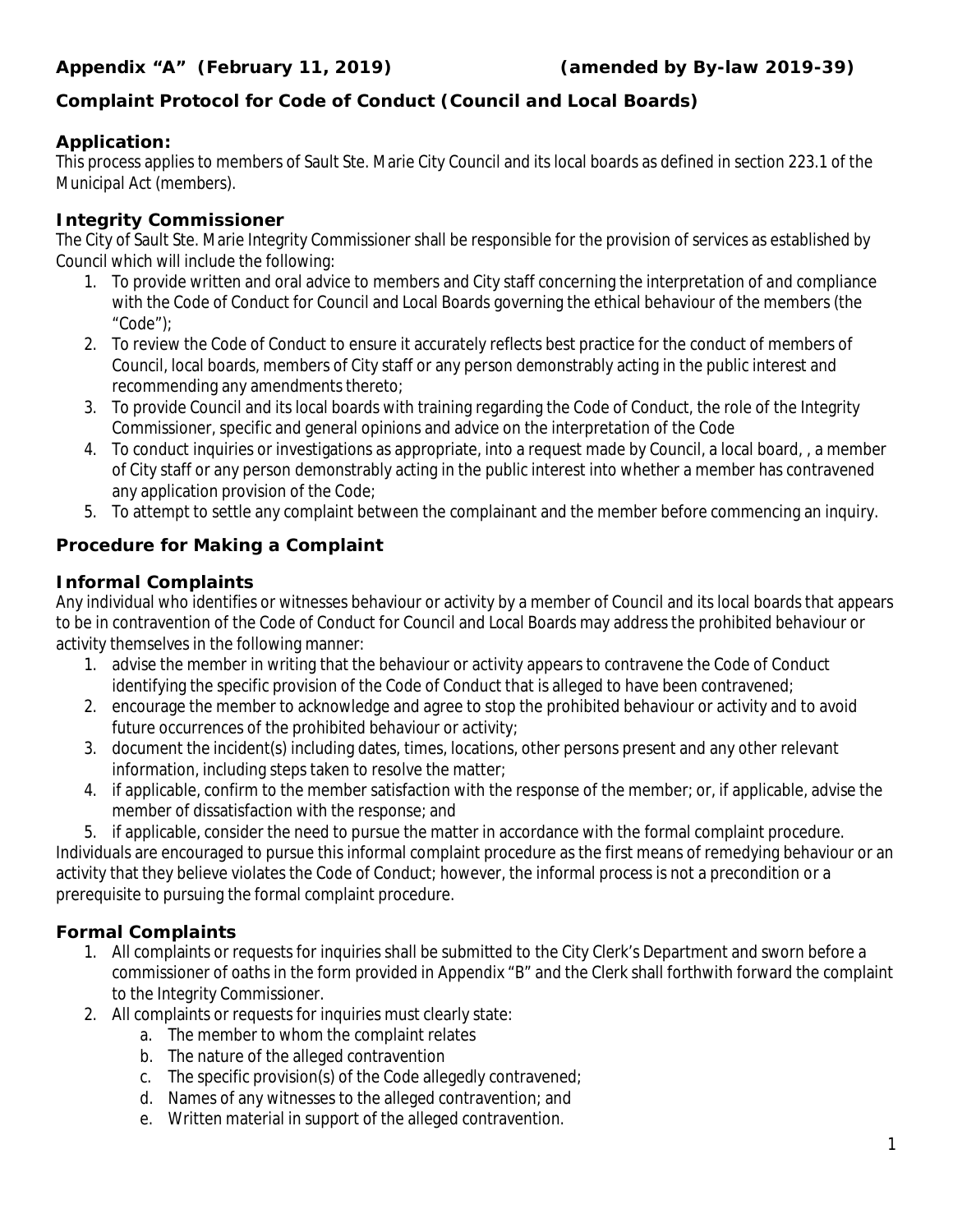- 3. All complaints or requests for inquiries must be accompanied by all written materials (documents or records), considered to be relevant to the complaint or requests for inquiry.
- 4. Upon receipt of a complaint or request for inquiry, the Integrity Commissioner shall first determine if it is within his/her jurisdiction and whether there is a procedure under other legislation or City policy to deal with the complaint. If it is determined that other procedures apply, the Integrity Commissioner shall refer the complainant to the appropriate person or agency to follow that process. This would include such matters as:
	- a. The complaint provisions under the *Ontario Human Rights Code*;
	- b. A complaint of alleged criminal activity;
	- c. Procedures under the *Municipal Act*, the *Municipal Conflict of Interest Act* or the *Municipal Elections Act*;
	- d. The complaint provisions of the *Workplace Violence and Harassment Prevention Policy, as stated in that policy.*

Where it has been determined that a complaint should be dealt with under one of the above processes, it will no longer be considered or dealt with by the Integrity Commissioner and the time limits within the above processes will apply accordingly.

- 5. Upon receipt of a complaint or request to conduct an inquiry within his/her jurisdiction the Integrity Commissioner will deliver a preliminary information report to an open meeting of Council including the following:
	- a. The opinion of the Commissioner as to whether the inquiry is appropriate and whether it can be conducted within the law applicable to such an inquiry;
	- b. An indication as to whether it is the Commissioner's intention to conduct the inquiry undersections 33 and 34 of the *Public Inquiries Act*;
	- c. A preliminary indication of the members of staff and/or consultations needed to assist the Commissioner;
	- d. An estimated cost of the inquiry;
	- e. The estimated time required to complete the inquiry and prepare a final report;
	- f. Where appropriate, the Commissioner may recommend that the alleged infraction be reported to the police and that the inquiry be suspended until the police investigation is completed.
- 6. If the Integrity Commissioner is of the opinion that the referral of a matter to him or her is frivolous, vexatious or not made in good faith or that there are no grounds or insufficient grounds for an inquiry, the Integrity Commissioner shall not conduct an inquiry and shall state the reasons for not doing so in the preliminary report.

### **Procedure for Obtaining Advice**

Where a member or employee is seeking to obtain advice from the Integrity Commissioner, he/she shall submit to the City Clerk the completed form provided (Appendix "C").

All advice of the Integrity Commissioner to members or employees shall be confirmed in writing. No solicitor/client relationship will exist in the giving of such advice.

Where the Integrity Commissioner learns of a violation through the request for advice from any member, he or she is required to report such a violation to Council.

The Integrity Commissioner may decline to give advice if he/she determines that it will put him/her in conflict with his/her duty to Council as a whole.

#### **Confidentiality**

The Integrity Commissioner shall carry out all inquiries in a manner which will ensure that the individual to whom the complaint relates is treated fairly and all complaints shall be treated as confidential to the extent possible and in accordance with the *Municipal Act*.

All records of investigations shall be kept confidential and access limited to those in the City with a need to know for the purposes of conducting a full investigation.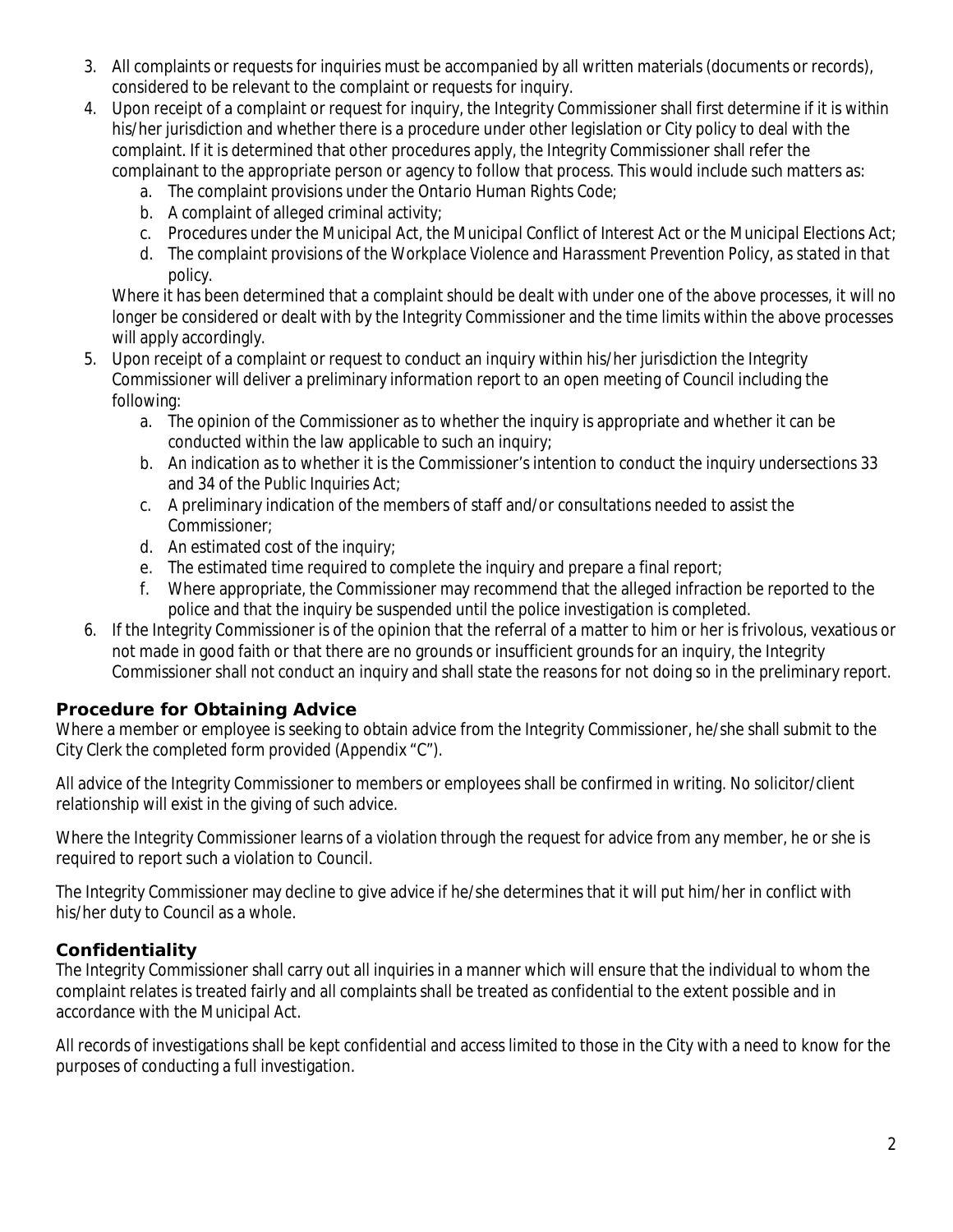### **Intake Procedures**

Upon receipt of a complaint involving a member other than the Mayor, the Clerk shall immediately advise the Mayor and the Chief Administrative Officer (CAO).

Upon receipt of a complaint involving the Mayor, the Clerk shall immediately advise the CAO and the individual who was acting mayor at the time of the allegation who is authorized to act in the place of the Mayor.

The Integrity Commissioner may attempt to settle any complaint. Except where otherwise required by the *Public Inquiries Act*, the Commissioner shall provide a copy of the complaint and supporting material to the member with a request for a written response to the allegation within ten days and provide a copy of such response to the complainant with a request for a written response also within ten days.

### **Investigations**

After the presentation of the information report to Council, the Integrity Commissioner shall take all steps necessary to promptly investigate the complaint within his or her jurisdiction, including entering any City office for such purpose and consultation with City staff with access to all information and records described in subsections 3 and 4 of section 223.4 of the *Municipal Act* and may retain independent professional services if required.

The Integrity Commissioner shall make every effort to complete an investigation within 30 days.

If the Integrity Commissioner requires more than 30 days to complete an investigation, the following shall be notified accordingly:

- 1. The complainant;
- 2. The individual to whom the complaint relates
- 3. The Mayor in the case of a complaint concerning another member; or the individual who was acting mayor at the time of the allegation in the case of a complaint concerning the Mayor.

A complaint involving an alleged contravention that has already been thoroughly investigated will not be re-investigated unless new evidence is presented.

### **Reporting the Results of an Investigation**

The Integrity Commissioner shall report his/her findings to an open meeting of Council. Where the inquiry relates to a local board the report will be submitted both to Council and to the local board.

If the Integrity Commissioner determines that there has been no contravention of the Code of Conduct or that a contravention occurred although the member took all reasonable measures to prevent it, or that a contravention occurred that was trivial or committed through inadvertence or an error of judgement made in good faith, the Integrity Commissioner shall so state in the report and shall recommend that no penalty be imposed.

The Commissioner shall give a copy of the final report to the complainant and the member whose conduct is concerned 15 days prior to the Council meeting at which it will be considered.

At the time of the Integrity Commissioner's report to Council the identity of the person who is the subject of the complaint shall not be treated as confidential information if the Integrity Commissioner finds that a breach has occurred.

#### **Actions by Council**

In reviewing the final report Council will determine whether it will impose any of the following penalties on a member if the Integrity Commissioner reports that it is his/her opinion that the member has contravened the Code:

- 1. Issue a motion of reprimand;
- 2. Suspension of the remuneration paid to the member in respect of his or her services as a member for a period of up to 90 days;
- 3. Request the member involved to return any gift or benefit received in contravention of the Code of Conduct;
- 4. Request the member involved the repay the value of the benefit;
- 5. Remove the member from committee or local board appointments;
- 6. Request an apology; or
- 7. Withhold confidential materials/matters for a period of time.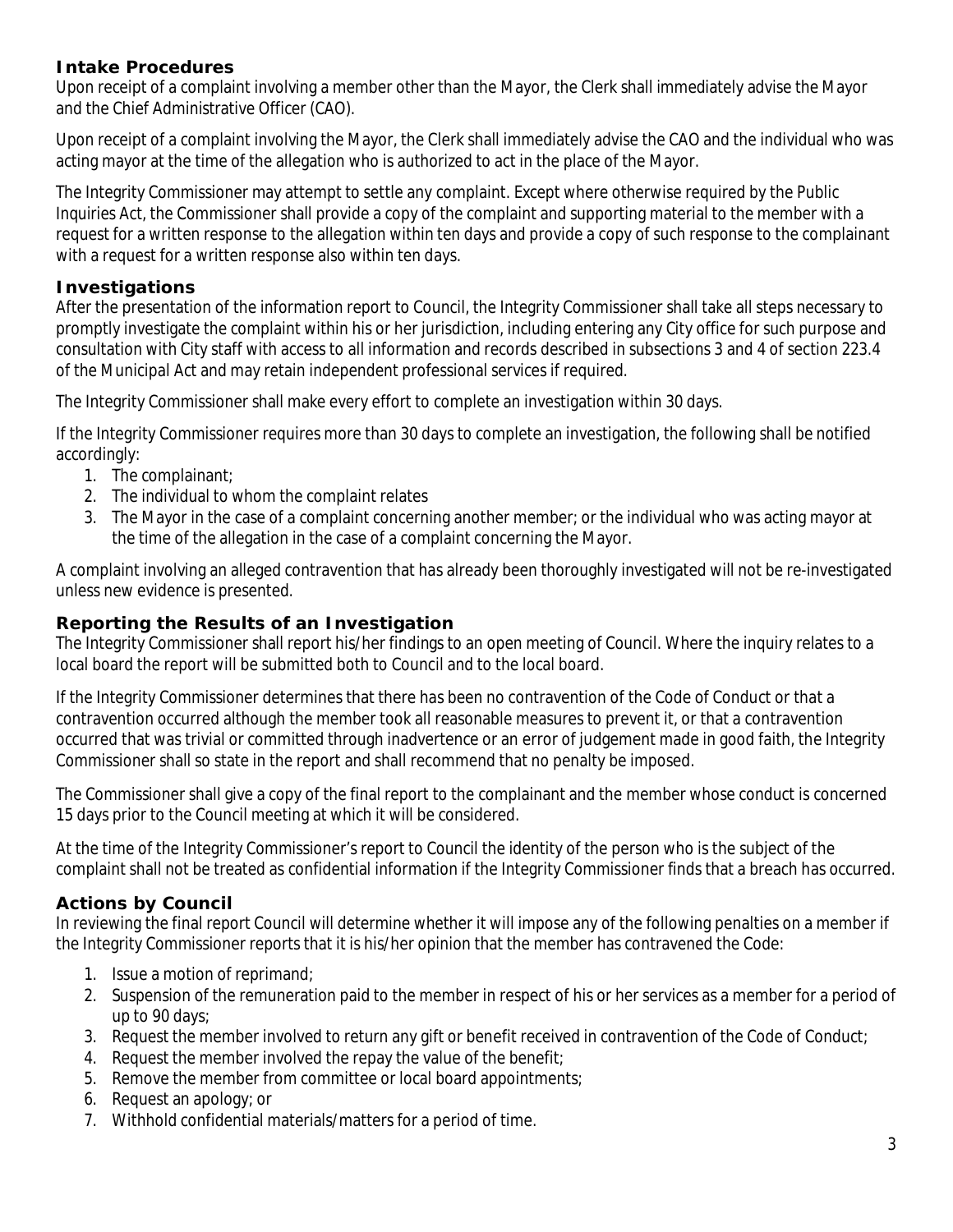All reports to Council by the Integrity Commissioner on the investigation of complaints are public documents.

The Integrity Commissioner shall be responsible for ensuring the above procedures are followed with respect to requests for inquiries and for conducting investigations. City Council shall be responsible for determining penalties where appropriate.

### **Protection from Retaliation**

Any employee who files a complaint of a contravention of the Code of Conduct will not be subjected to any form of penalty or reprisal provided the complaint is made in good faith and in the reasonable belief of the complainant that a contravention of the Code has occurred.

### **Limitation Period**

The Integrity Commissioner shall not proceed with an inquiry in regard to a complaint more than 60 days after the event or series of events which are the subject matter of the complaint were discovered by the complainant. An event or series of events is discovered on the earlier of the date upon which the complainant first knew:

- that the event(s) had occurred and by whom; and
- that the event(s) may have constituted a contravention of the Code.

The onus of proof as to the date of discovery lies with the complainant.

Where the Integrity Commissioner decides not to proceed with an investigation of a complaint received more than 60 days after the date when the event(s) occurred, the Integrity Commissioner shall prepare and file a report setting out that decision.

### **Complaints in Municipal Election Years**

Despite any other provision of this process, if the Commissioner has not completed an inquiry before nomination day for a regular election as set out in section 31 of the *Municipal Elections Act, 1996,* the Commissioner shall terminate the inquiry on that day.

If an inquiry is so terminated, the Commissioner shall not commence another inquiry in respect of the matter unless, within six weeks after voting day in a regular election, as set out in section 5 of the *Municipal Elections Act, 1996,* the person or entity who made the request or the member or former member whose conduct is concerned makes a written request to the Commissioner that the inquiry be commenced.

The following rules apply during the period of time starting on nomination day for a regular election, as set out in section 31 of the *Municipal Elections Act, 1996,* and ending on voting day in a regular election, as set out in section 5 of that Act:

- 1. There shall be no requests for an inquiry about whether a member of council or of a local board has contravened the code of conduct applicable to the member.
- 2. The Commissioner shall not report to the municipality or local board about whether, in his or her opinion, a member of council or of a local board has contravened the code of conduct applicable to the member.
- 3. The municipality or local board shall not consider whether to impose the penalties referred to in subsection (5) on a member of council or of a local board.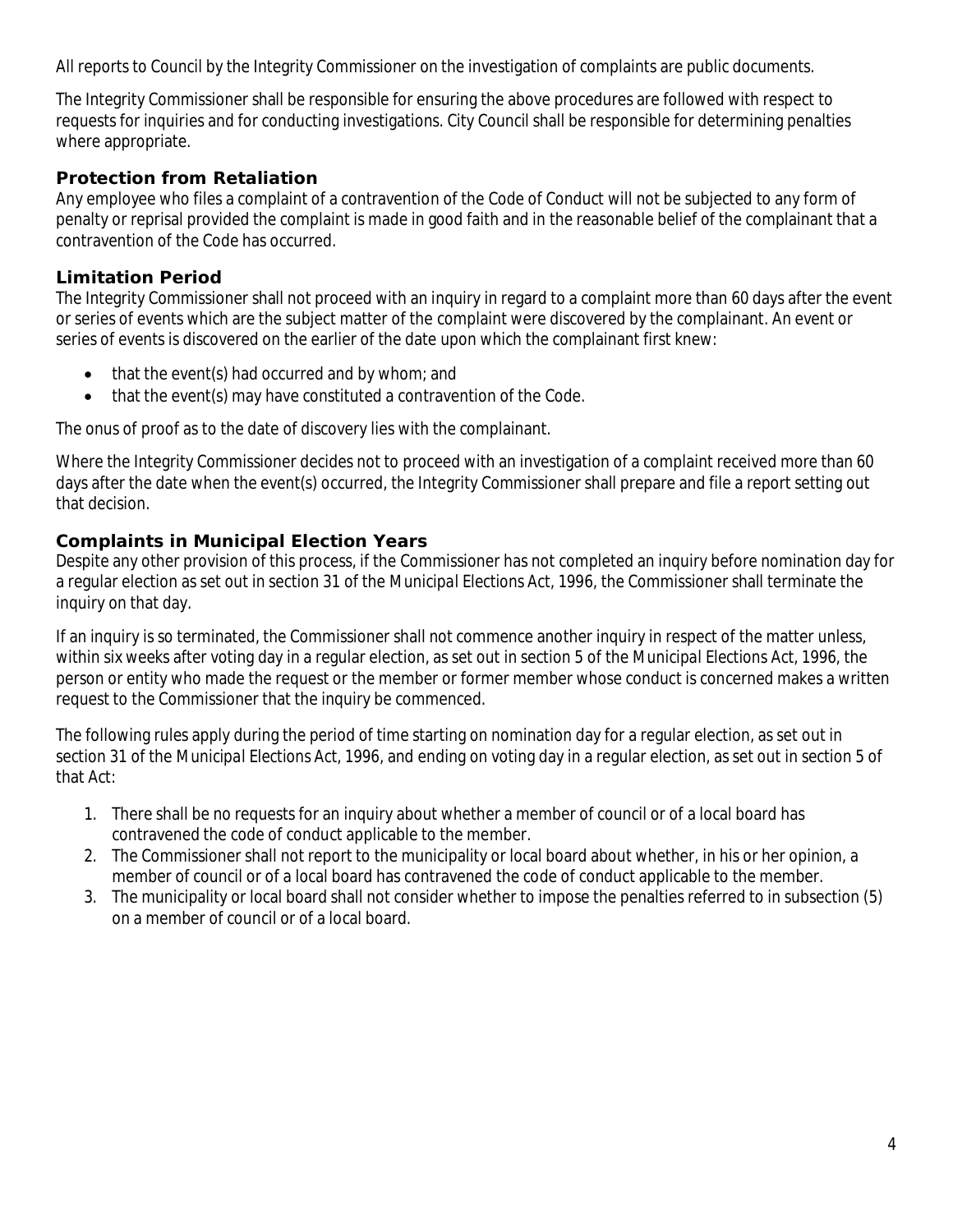# **Appendix "B" (February 11, 2019) Amended by By-law 2019-39**

# **Request for Investigation**

# **Code of Conduct for Members of Council and Local Boards**

| Name of Requestor:                                                                    |                                                                                                           |
|---------------------------------------------------------------------------------------|-----------------------------------------------------------------------------------------------------------|
| Address:                                                                              |                                                                                                           |
|                                                                                       |                                                                                                           |
| Telephone:                                                                            |                                                                                                           |
| Email address:                                                                        |                                                                                                           |
|                                                                                       | It is an offence under the Criminal Code of Canada to knowingly swear/affirm a false affidavit.           |
|                                                                                       |                                                                                                           |
| $\mathsf{I}_i$                                                                        | (full name)                                                                                               |
| <sub>of</sub>                                                                         | (municipality of residence)                                                                               |
| in the Province of Ontario, MAKE OATH AND SAY (or affirm)                             |                                                                                                           |
|                                                                                       |                                                                                                           |
| 1.                                                                                    | I have personal knowledge of the facts as set out in this affidavit.                                      |
|                                                                                       |                                                                                                           |
| I have reasonable and probable grounds to believe that:<br>2.                         |                                                                                                           |
| (specify name of member of Sault Ste. Marie City Council or local board)              |                                                                                                           |
|                                                                                       |                                                                                                           |
| has contravened section(s)                                                            | (specify)                                                                                                 |
| of the Code of Conduct for Members of Council and Local Boards.                       |                                                                                                           |
| Date of Incident:                                                                     |                                                                                                           |
| Time of Incident:                                                                     |                                                                                                           |
| Location of Incident:                                                                 |                                                                                                           |
|                                                                                       | Name(s), Position, Contact Information (phone number or email address) of all Witnesses to the Incident:  |
| a)                                                                                    |                                                                                                           |
| b)                                                                                    |                                                                                                           |
|                                                                                       |                                                                                                           |
| $\mathsf{C}$                                                                          |                                                                                                           |
| d)                                                                                    |                                                                                                           |
| 3.                                                                                    | This affidavit is made for the purpose of requesting that this matter be investigated and for no improper |
| purpose.                                                                              |                                                                                                           |
| List of documents or records that are relevant to the requested inquiry.              |                                                                                                           |
| (include document title and date)                                                     |                                                                                                           |
|                                                                                       | ALL DOCUMENTS OR RECORDS CONSIDERED RELEVANT TO THE COMPLAINT OR REQUEST FOR INQUIRY MUST                 |
| ACCOMPANY THIS REQUEST FOR INVESTIGATION FORM<br>SWORN (or affirmed) before me at the |                                                                                                           |
| City of Sault Ste Marie, in the District of                                           |                                                                                                           |
| Algoma, this<br>day of<br>20                                                          |                                                                                                           |
|                                                                                       |                                                                                                           |
|                                                                                       |                                                                                                           |
| A Commissioner, etc.                                                                  |                                                                                                           |
|                                                                                       | Requestor's signature                                                                                     |

Deliver request to: City Clerk's Department, Civic Centre, 99 Foster Drive, Sault Ste. Marie ON P6A 5X6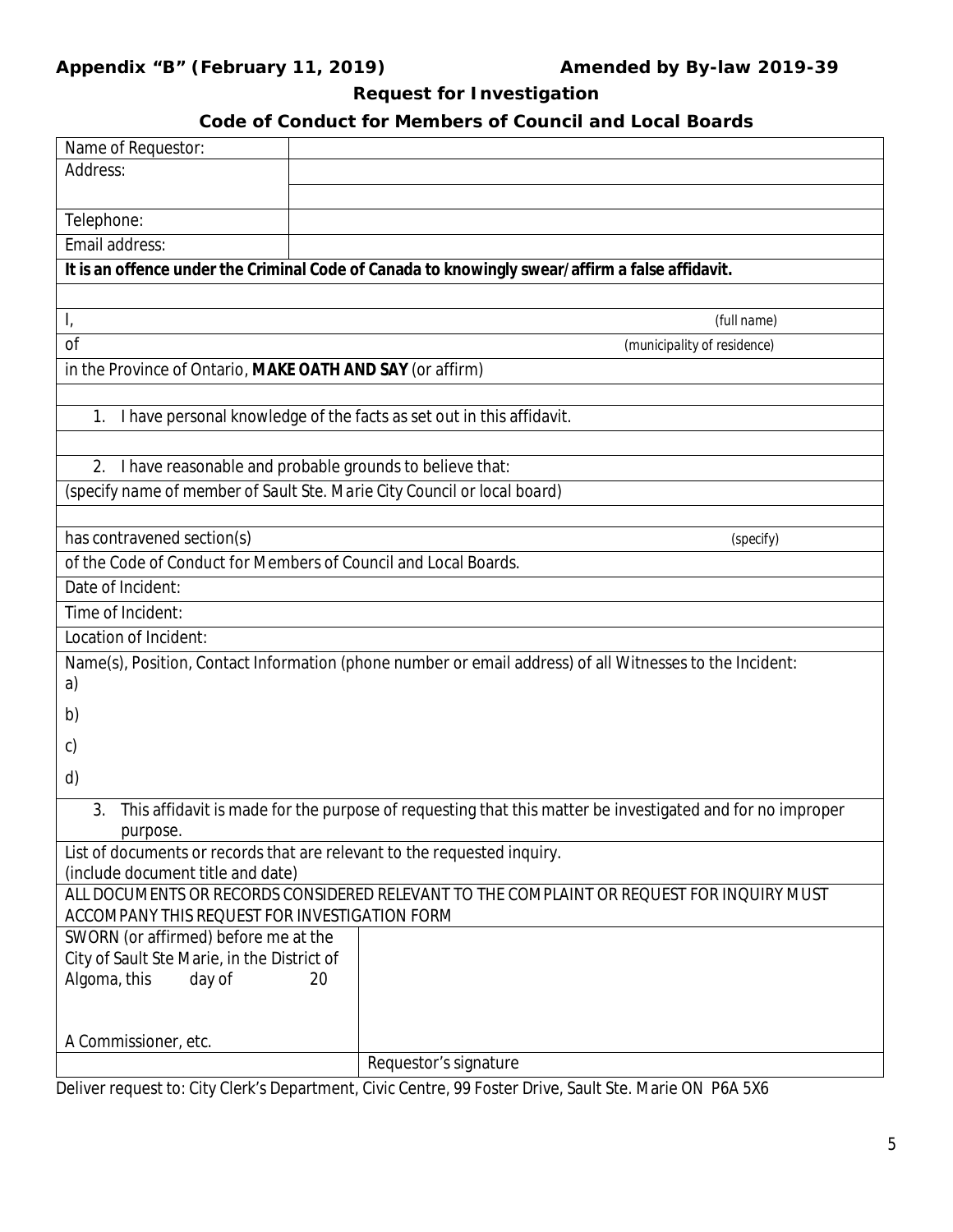**It is an offence under the Criminal Code of Canada to knowingly swear/affirm a false affidavit.**

Schedule "A" to the Affidavit of

Schedule "A" referred to in the affidavit of

Sworn before me this day of 20

A Commissioner, etc.

٦